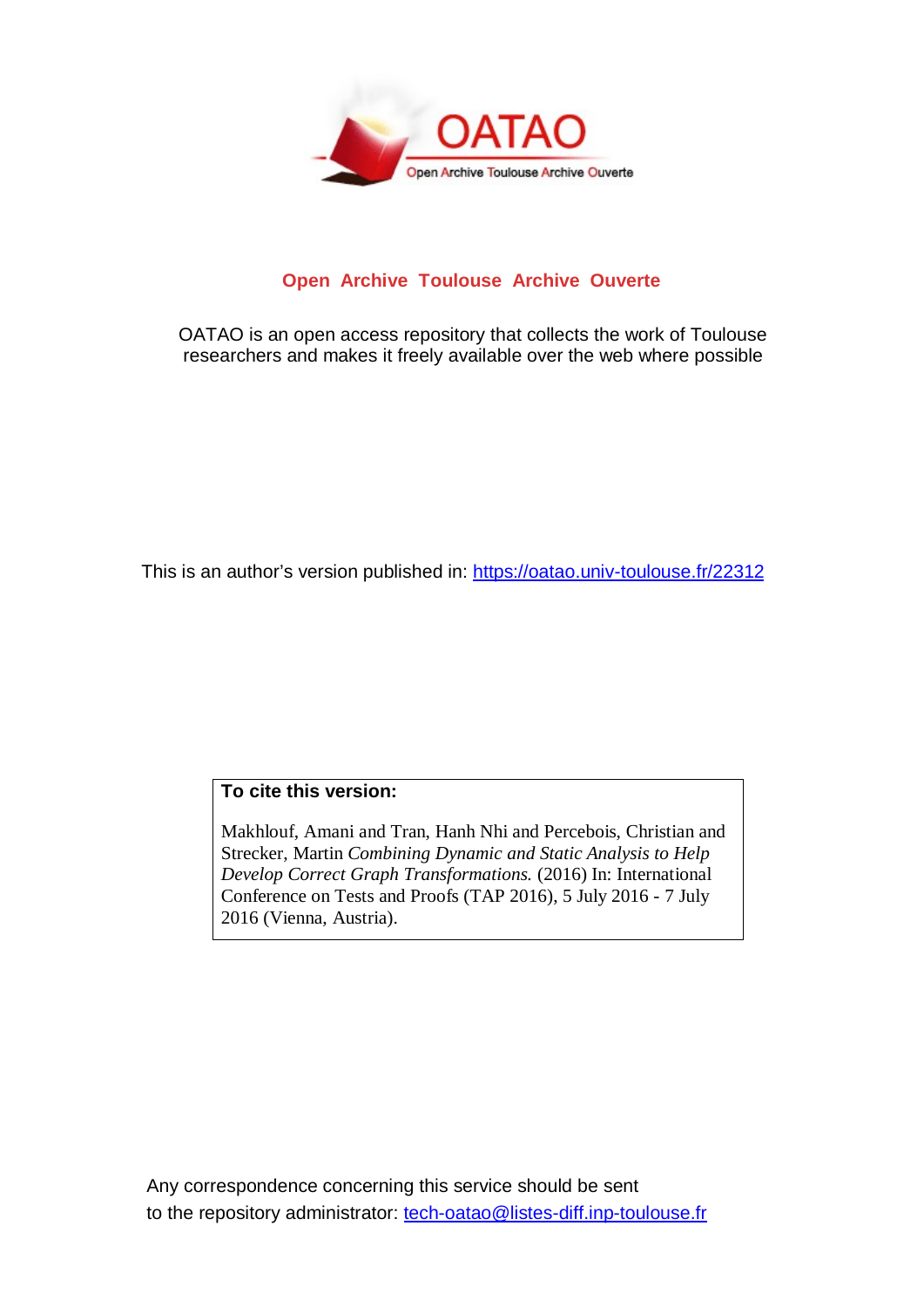# Combining Dynamic and Static Analysis to Help Develop Correct Graph Transformations

Amani Makhlouf<sup>(⊠)</sup>, Hanh Nhi Tran, Christian Percebois, and Martin Strecker

Institut de Recherche en Informatique de Toulouse (IRIT), University of Toulouse, Toulouse, France {amani.makhlouf,tran,percebois,strecker}@irit.fr

Abstract. Developing provably correct graph transformations is not a trivial task. Besides writing the code, a developer must as well specify the pre and post conditions. The objective of our work is to assist developers in producing such a Hoare triple in order to submit it to a formal verification tool. By combining static and dynamic analysis, we aim at providing more useful feedback to developers. Dynamic analysis helps identify inconsistencies between the code and its specifications. Static analysis facilitates extracting the pre and post conditions from the code. Based on this proposal, we implemented a prototype that allows running, testing and proving graph transformations written in small  $t_{\text{ALC}}$ , our own transformation language.

Keywords: Symbolic execution  $\cdot$  Test case generation  $\cdot$  Graph transformation development

### 1 Introduction

For most of untrained developers, writing Hoare-style provably correct graph transformations is particularly demanding because besides the transformation code, they have to specify formally the pre- and post-conditions in a suitable logic.

Our ultimate goal is an integrated development environment that allows developing and reasoning about graph transformations written in small- $t_{A\mathcal{LC}}$ , a logic-based graph transformation language. In the previous work [[1\]](#page-8-0), we focused on using a prover to verify a given Hoare triple presenting the transformation. However, in practice, a proof

based on Hoare logic is difficult to perform and often many programing efforts are needed before submitting a transformation to the prover. Thus, in this work, we turn our attention to assisting developers in writing provably correct transformations.

Section [2](#page-2-0) presents briefly our graph transformation language small- $t_{A\mathcal{LC}}$ . Section [3](#page-3-0) presents our approach to help developers analyzing better their transformations. On the one hand, we use dynamic analysis to detect inconsistencies between the code and its specifications (Sect. [3.1\)](#page-3-0). On the other hand, we use static analysis to construct the preand post-conditions from a code (Sect. [3.2](#page-4-0)). This paper reports on how these techniques can complement each other in a testing environment to offer useful feedback to developers.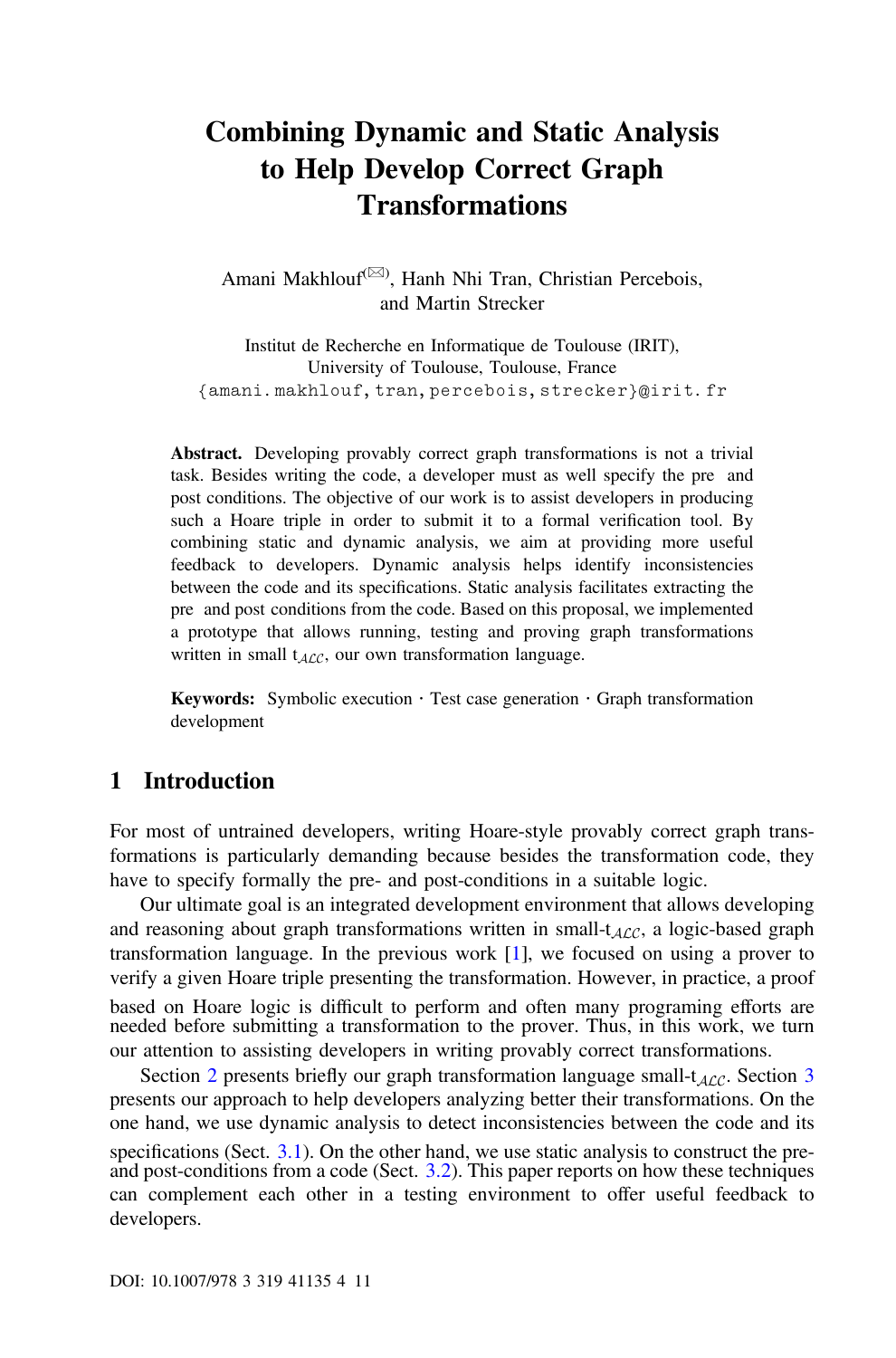#### <span id="page-2-0"></span>2 Small-t<sub>ACC</sub> Environment for Graph Transformations

Our graph transformation language is based on ALC (Attributive Language with Complements) [\[2](#page-8-0)], a member of the Description Logic family. This logic uses a three-tier framework: concepts, facts and formulae. A concept represents a set of individuals and a role represents a binary relation between the individuals.

At the concept level, a concept  $C$  can be empty, atomic or built from other concepts. ALC provides the following concept constructors: intersection (C1  $\cap$  C2), union  $(C1 \cup C2)$ , complement ( $\neg C$ ) and existential or universal restrictions on roles ( $\exists r \ C$ and  $\forall r$  C). The fact level allows making assertions about an individual owned by a concept, or involved in a role. The grammar of facts is summarized in the following:  $(i:C)$  asserts that an individual i is an instance of a concept C;  $(i r j)$  and  $(i (\neg r) j)$  assert respectively that an instance of a role  $r$  exists or not between two individuals  $i$  and j. The final level is about formulae defined by a Boolean combination of  $ALC$  facts. This formula level includes negation  $(\neg f)$ , conjunction (f1  $\land$  f2) and disjunction (f1  $\lor$ f2) of formulae.

Concepts, facts and formulae are the core of small-t<sub>ACC</sub>, a rule-based imperative programming language that we've developed for specifying and reasoning about graph transformations [[1\]](#page-8-0). Note that individuals of a concept can be represented as the nodes of a graph; in the same way, a role between two individuals corresponds to an edge. Thus, a graph can be described by a formula in which each node is represented by a fact  $(i:C)$  and each edge between two nodes i and j is represented by a fact  $(i r j)$ . Manipulating a graph results in modifying the formula representing it.

small-t<sub>ACC</sub> provides statements to manipulate the structure of a graph:  $add (i:C)$  and *delete (i:C)* for adding and respectively deleting a node (an individual) from a concept<sup>1</sup>; add (i r j) and delete (i r j) for adding and respectively deleting an edge (a role) between two nodes. small-t<sub>ACC</sub> also proposes (select i with f), a non-deterministic assignment statement allowing to select a set of individuals satisfying a formula. In this work, we focus only on transformation of graph structure and do not deal with the values of attributes that maybe associated to graph's elements.

small-t<sub>ACC</sub> enables sequential composition, branching, iteration and modularity. A small- $t_{A\mathcal{LC}}$  program comprises transformation rules and a *main* function, as the program's entry, that orders the rules to be executed. To allow reasoning about graph transformation programs, a rule is annotated with assertions specifying its pre- and post-conditions. The distinctive feature of small-t<sub>ACC</sub> is that formulae occur not only in assertions (such as pre- and post-conditions or loop invariants), but also in statements (branching and iteration conditions, select conditions). In this way, assertions are akin to graph manipulation statements and based on the same logic dialect. Assertions lead to a Hoare-like calculus for small- $t_{\text{ALC}}$  with potential tests and proofs.

Figure [1](#page-3-0) gives an example of a small- $t_{\text{ALC}}$  rule which redirects the edges between nodes of concept  $A$  and nodes of concept  $B$  to the edges between nodes of concept A and new nodes of concept C. The rule is structured into three parts: a pre-condition, the code (a set of statements) and a post-condition. small- $t_{\text{ALC}}$  is designed as a domain

 $1$  The individual is not deleted from the graph because it can be still owned by other concepts.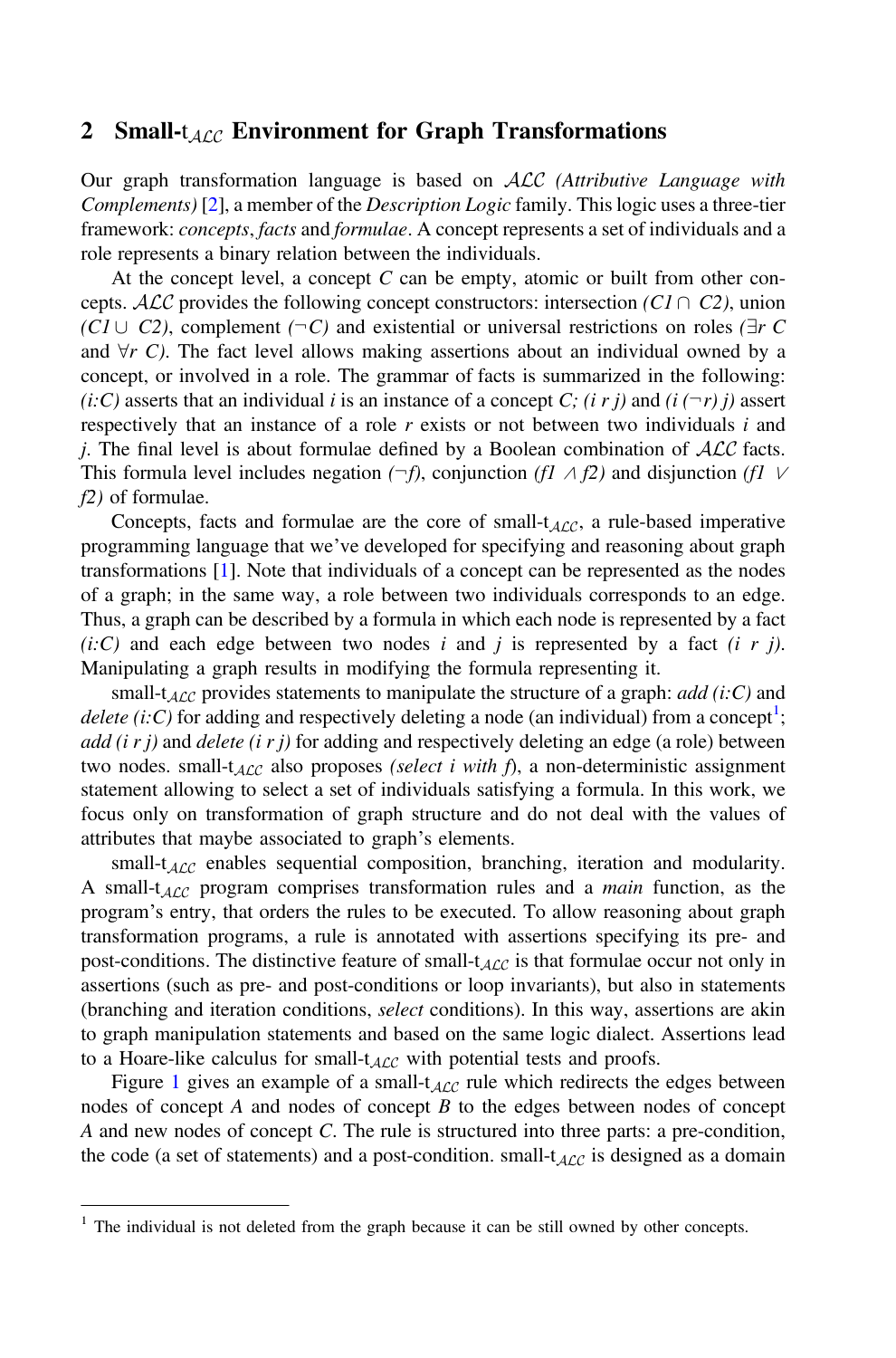```
rule EdgeRedirection {
pre: a : A and b : B and a r b
 post : a : A and b : B and c : C and a r c
 while (a : A \text{ and } b : B \text{ and } a \text{ r } b) do {
    select a, b with a : A and b : B and a r b;
    add(c : C);delete(a r b);add(a r c);\overline{\phantom{a}}\overline{\phantom{a}}
```
Fig. 1. Rule redirecting  $(a r b)$  to  $(a r c)$ 

specific language, not a general purpose one. Thus, to simplify its syntax, all rules work on the same input and output graphs and the pre- and post-conditions are specified on these global graphs. In this example, the pre-condition expresses that  $a$  is a node of concept A, b a node of concept B and that a is linked to b via role (or edge) r. While there are nodes  $a$  and  $b$  satisfying the while condition, the rule selects these nodes, deletes the link between them, add a new node  $c$  of concept  $C$ , then connects the selected node a with the new node c via the role r. The post-condition expresses that there are three nodes a, b and c of concepts A, B and C respectively and that a is connected to c via role  $r^2$ .

For executing and reasoning on small- $t_{ACC}$  programs, we developed an environment composed of a Java code generator to enable executing small- $t_{\text{ACC}}$  rules, a JUnit test case generator for rule testing and an Isabelle/HOL verification condition generator coupled to a tableau prover for Hoare triples.

## 3 Assistance for Writing Small- $t_{\text{ACC}}$  Programs

Our objective is to provide assistance on writing both small- $t_{\text{ALC}}$  code and specifications by combining static and dynamic analysis  $[3]$  $[3]$ . In Sect. 3.1 we report how testing can help developers correct their code with respect to given specifications. In Sect. [3.2](#page-4-0) we investigate the symbolic execution technique to help a developer construct pre- and post-conditions from a given code.

#### 3.1 Dynamic Analysis for Detecting Defects in Transformation Code

We consider a situation where the correct specifications of a code are given, especially the pre-condition. As presented in Sect. [2](#page-2-0), the pre- and post-conditions are formulae specifying graphs before and after a transformation. Each fact of the pre-condition represents the existence of a node or an edge in the source graph. Each fact of the

<sup>&</sup>lt;sup>2</sup> We can strengthen the post condition by adding the fact  $(a \neg r b)$  to insist that there is no edge between  $a$  and  $b$ . However, we intentionally keep it weak to illustrate that developers can write any post condition, not exactly the strongest post condition wrt. the given pre condition.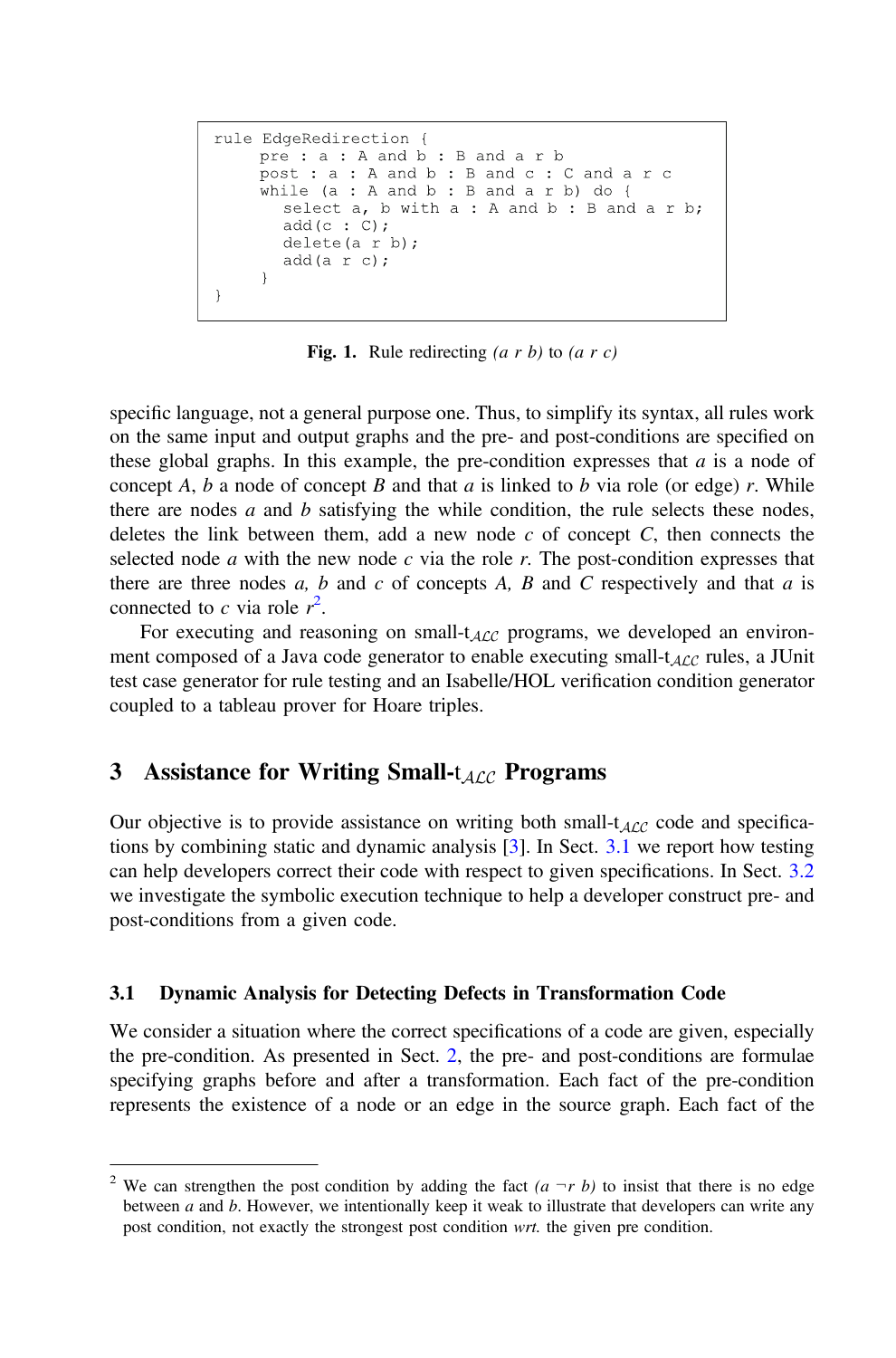<span id="page-4-0"></span>

Fig. 2. Source graph and test cases generated from the running example

post-condition represents the existence of a node or an edge in the target graph. Thus, from the given pre-condition we can generate a source graph and, from the given post-condition, generate a set of test cases for the required properties. In our framework, dynamic analysis consists in testing the target graph obtained by the transformation with the generated test cases which are expressed in JUnit. In this context, we defined and implemented a unit testing library for small- $t_{\text{ACC}}$  having about twenty assertion methods allowing testing the existence and multiplicity of nodes and edges.

Figure 2 shows the result of the generation of a source graph and the test cases corresponding to the pre- and post-conditions of the example in Fig. [1](#page-3-0). The generated source graph represents the minimal graph configuration satisfying the pre-condition.

Suppose that the developer did not write the statement  $add(a\,r\,c)$  in the code. Because of this missing statement, the corresponding test *assertExistEdge(a r c)* fails. This test result reveals then an inconsistency between the code and its specifications. Moreover, it informs the developer about the non-existence of the edge r between a and  $c^3$ .

When the proof fails on verifying a program, the prover can give a counter example without further suggestions about the code's inconsistencies. This counterexample can be used as the program's graph input instead of a graph generated from the precondition to provide more feedback about the behavior of the code in such situation.

#### 3.2 Static Analysis for Constructing Specifications from Code

Assume now that a code is correct, but developers need help to define the formal specification. We aim at computing, from the given code, conditions that must be satisfied before and after applying the transformation. For small- $t_{\text{ALC}}$  programs whose symbolic values are explicitly defined in the code's formulae, such computation can be easily done by using a technique based on symbolic execution. We analyze the code's control flows to generate all possible execution paths and then execute each path symbolically to construct incrementally the pre- and post-conditions by considering the required conditions of each path.

We recall that the axiomatic semantics of each small-t<sub>ACC</sub> statement is defined by the formulae representing its pre- and post-conditions, which specify a graph before and after executing the statement. Thus, on tracing the path's statements, we can compute progressively the formulae representing the pre- and post-conditions of the path by updating them according to the pre- or post-conditions of each encountered

<sup>&</sup>lt;sup>3</sup> If the post condition was strengthened by the fact  $(a \rightharpoondown b)$ , the corresponding test assertNotExistEdge(a r b) will have been also generated.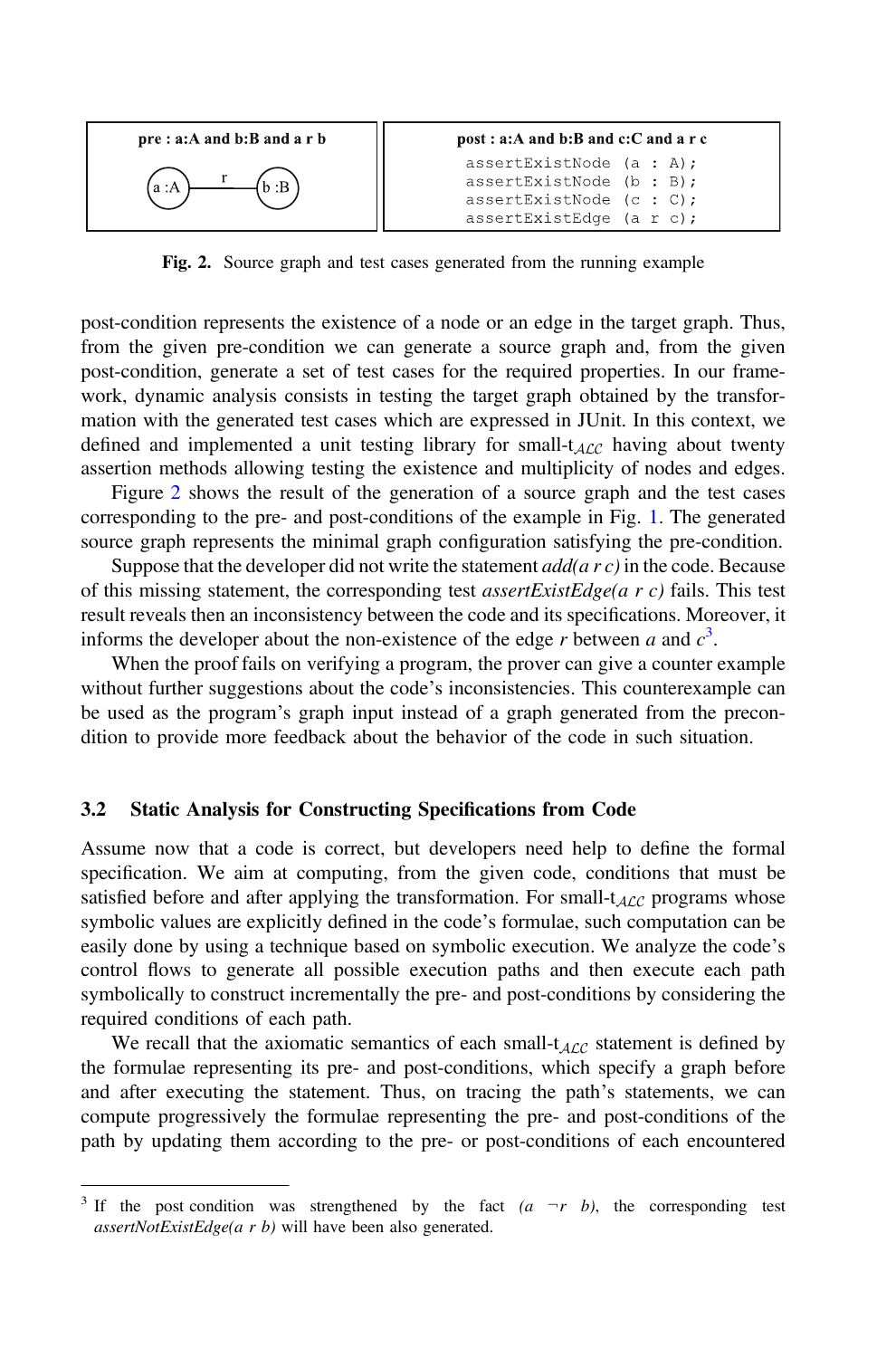| <b>Forward computation</b> |  |  |  |                                                                                                                  |  |  |
|----------------------------|--|--|--|------------------------------------------------------------------------------------------------------------------|--|--|
|                            |  |  |  | $FC (add(f), Q) = delFM (addFM(Q, post(add(f))), pre(add(f)))$                                                   |  |  |
|                            |  |  |  | FC $(delete(f), Q) = delFM(Q, pre(delete(f)))$                                                                   |  |  |
|                            |  |  |  | FC (select(f), $Q$ ) = addFM ( $Q$ , post(select(f)))                                                            |  |  |
|                            |  |  |  |                                                                                                                  |  |  |
|                            |  |  |  | <b>Backward computation</b>                                                                                      |  |  |
|                            |  |  |  | BC $(\text{add}(f), P) = \text{addFM} (\text{delFM}(P, \text{post}(\text{add}(f))), \text{pre}(\text{add}(f))))$ |  |  |
|                            |  |  |  | BC $(delete(f), P) = addFM(P, pre(delete(f)))$                                                                   |  |  |

Fig. 3. Forward and Backward computations for analyzing small  $t_{AC}$  statements

statement. An execution path is analyzed in two directions. A forward computation extracts a formula representing the post-condition and a backward computation extracts a formula representing the pre-condition. Path statements are processed differently in each computation mode. Figure 3 presents, in a simplified functional style, the algorithms to update the extracted specification according to the semantics of the encountered statement.

In this figure, FC represents the Forward Condition formula and BC the Backward Condition formula. st(f) denotes a small-t  $_{AC}$  statement, where st can be *add, delete* or select and  $f$  is the formula specifying the manipulated graph element. If  $st$  is add or delete, f can be (i:C) to represent a node, or (i r j) to represent an edge. The auxiliary functions  $pref(st(f))$  and  $post(st(f))$  extract respectively the pre- and post-conditions of st (f). For example,  $pre(add(i \ r \ j)) = (i (\neg r) \ j)$  and  $post(add(i \ r \ j)) = (i \ r \ j)$  as we allow only one edge of a given relation between two nodes. For the select statement, pre (select(f)) = post(select(f)) = f. The auxiliary functions  $addFM(C, f)$  and  $delFM(C, f)$ are used respectively to add the formula f into the path's conjunction  $C$  (if  $C$  does not already contain f) or delete the formula f in the conjunction (if C contains f). C denotes a post-condition  $Q$  in a forward computation, or a pre-condition  $P$  in a backward computation.

For a given path, FC and BC of the classic control statements are computed in the same way as strongest post-condition and weakest pre-condition computations respec-tively [\[4](#page-8-0)]. Figure 4 illustrates the FC computation for the post-condition  $Q$  of the example in Fig. [1](#page-3-0). We consider only the execution path in which the while condition is true.

The computed formula is then presented to developers in the testing framework (c.f. Sect. [3.3](#page-6-0)) to allow them to verify if the conditions of the analyzed path are respected in the current rule's pre- and post-conditions issued from analyzing previous execution paths or written by developers themselves.

| while condition<br>Q = true $\xrightarrow{\text{while condition}} Q = a : A \text{ and } b : B \text{ and } a \text{ r b} \xrightarrow{\text{FC}(select, Q)} Q = a : A \text{ and } b : B \text{ and } a \text{ r b}$ | FC(select, Q) |
|-----------------------------------------------------------------------------------------------------------------------------------------------------------------------------------------------------------------------|---------------|
| $\frac{FC(add, Q)}{Q}$ $Q = a : A$ and b : B and a r b and c : C $\frac{FC(delete, Q)}{Q}$ $Q = a : A$ and b : B and c : C                                                                                            |               |
| $\overline{FC(add,Q)}$ $\rightarrow$ Q = a : A and b : B and c : C and a r c                                                                                                                                          |               |

Fig. 4. FC computation for the example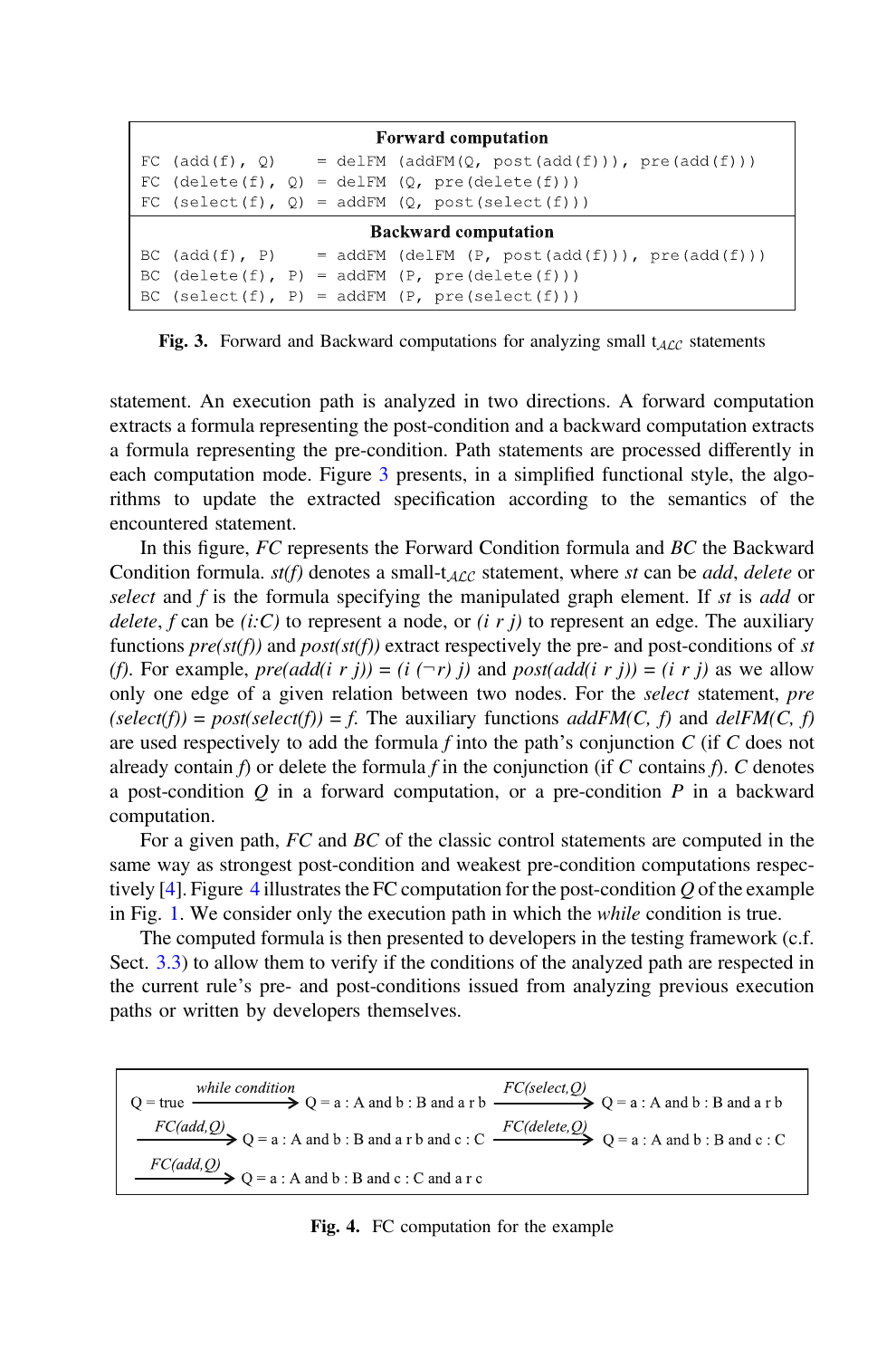<span id="page-6-0"></span>The consequence rule of Hoare logic rule allows to strengthen the precondition and/or to weaken the post-condition of a Hoare triple: given  $PI \rightarrow P2$  and  $Q2 \rightarrow Q1$ , if  ${P2} S {Q2}$  then  ${P1} S {Q1}$ . Ideally P1 should be the weakest precondition wp(S,  $Q1$ ) of S with respect to  $Q1$  and vice versa (i.e.  $Q1$  should be the strongest post-condition  $sp(S, P)$  of S with respect to P1). However, developers can write a rule with the independent specifications  $P2$  and  $Q2$  where some facts of the precondition  $P2$ are not necessarily considered for the post-condition  $Q2$ . Considering the rule in Fig. [1](#page-3-0),  $(a r b)$  in the pre-condition has been translated into  $(a r c)$  without considering  $(a \neg r b)$ in the post-condition.

#### 3.3 Combining Dynamic and Static Analysis

The two scenarios represented in Sects. [3.1](#page-3-0) and [3.2](#page-4-0) are the borderline cases of small $t_{A\ell\ell}$  transformations development. In practice, both of specifications and code are partially and imprecisely defined. Complementary to the diagnostics provided by a prover, we propose an approach that allows treating an incomplete Hoare triple by verifying its consistency in an incremental manner. In general developers prefer testing to proving, so our assistance provides them feedback via a testing framework com-bining white-box testing and black-box testing [[5\]](#page-8-0).

A developer may write a code and weak specifications, apply the white-box testing to detect inconsistencies between them and use the static analysis technique to complete them. On the basis of the static analysis technique, extracted specifications from the code are compared to pre- and post-conditions given by the developer to help him correct or complete his specifications. This comparison yields black-box test cases generated from the extracted pre- and post-conditions then executed on a graph generated from the given pre- and post-conditions respectively. Each test which fails corresponds to a missing or an incorrect fact in the formula representing the given specification. Therefore, during the development of a transformation program, in each iteration, a developer can alternate between the two approaches depending on his needs.

#### 4 Discussion

Our small-t<sub>ACC</sub> environment combines two techniques for verifying a Hoare triple. The prover we developed [[1\]](#page-8-0) can prove the correctness of a transformation for all arbitrary graphs satisfying the pre-condition without executing the transformation. This formal verification technique, although has been well developed [[6,](#page-8-0) [7\]](#page-8-0), is not really applicable during the transformation development where the Hoare triple is often still incomplete. The testing environment presented in this paper proposes a more pragmatic solution, from the developer's point of view, to detect inconsistencies in an under-developed transformation. By using both of the above techniques, we try to take advantage of multiple complementary approaches [[3,](#page-8-0) [8](#page-8-0), [9](#page-8-0)] for assisting transformation developers.

To assist developers, testing has been used for generic imperative languages. Our approach shares with [\[5](#page-8-0)] the idea to use a deductive program verification mechanism for extracting specification by symbolically executing small- $t_{A\mathcal{LC}}$  rules. Our forward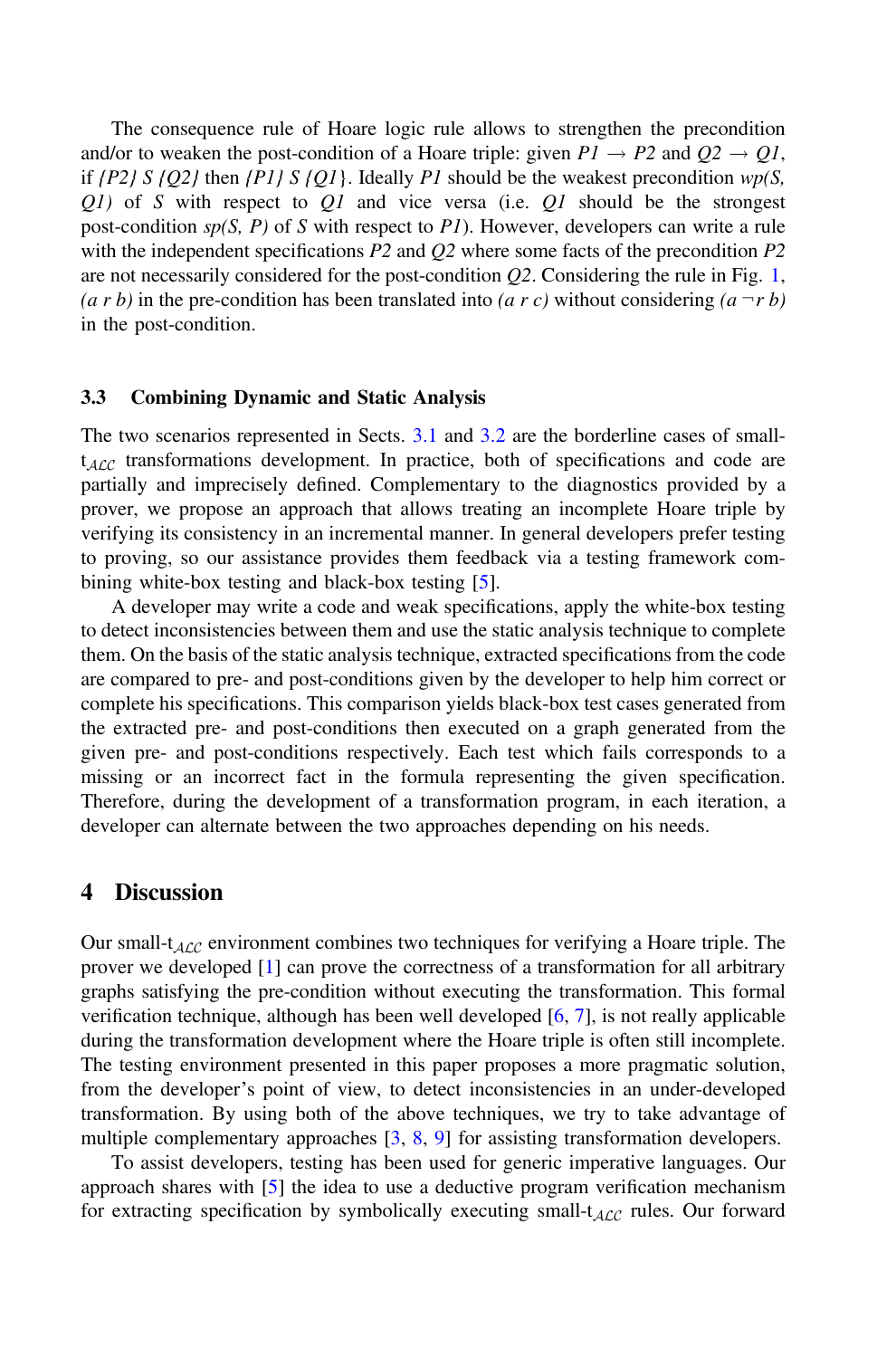and backward test cases generations are based on code-driven paths exploration as in [\[5](#page-8-0), [10](#page-8-0)]. The transitions from code to specification and vice versa are straightforward with small- $t_{\text{ALC}}$  because it uses the same logic to specify programs and properties to be verified. This is often less direct for conventional imperative languages where there is a possible gap between the logic defining the semantics of the language and the logic used for formalizing the correctness of programs. In such cases, sometimes it is difficult to identify symbolic values [[11\]](#page-8-0) and symbolic execution is often achieved for only a limited subset of the target language features [\[10](#page-8-0)].

The design of language GP2 [[12\]](#page-8-0) is close to small- $t_{\text{ALC}}$ . Building blocks in GP programs are conditional rule schemata whose nodes and edges are labeled by sequences of expressions over parameters of type integer, string and list. Condition of a rule schema can be expressed then on the existence of a specific labeled edge or the in/out degree of a node. small- $t_{\text{ACC}}$  does not propose such computations on nodes and edges: individuals (nodes) and roles (edges) within a rule define only local structural properties of a graph. We do not define variables and values in order to simplify the small-t<sub>ACC</sub>'s computation model. The conditions of our calculus are  $\text{ALCQ}$  formulae while GP uses E-conditions [[6\]](#page-8-0), i.e. nested graph conditions extended with expressions as labels and assignment constraints for specifying properties of labels [\[7](#page-8-0)]. Tools to help the designer when a fail occurs are not addressed in GP.

Few works have been proposed for testing graph transformation implementations. Close to our work, [[13\]](#page-8-0) generates test cases for the graph pattern matching phase; [\[14](#page-8-0)] generates JUnit test cases from a Fujaba graphical story diagram. Both approaches are based on the graph pattern matching phase of the transformation rule to generate test cases, not on logical rule specifications as we propose.

#### 5 Conclusion

Thanks to the formal semantic basis of small-t<sub>Acc</sub>, we can apply both dynamic and static analysis techniques in an effortless way to reason about small- $t_{\text{ALC}}$  programs and give useful feedback to developers during the transformation development.

Our current test data generation is rather simplistic and just covers a minimal configuration of possible source graphs. We are improving our algorithm for generating more graphs from the typical graph on the basis of Molloy-Reed algorithm [[15,](#page-8-0) [16\]](#page-8-0) and allowing also graph inputs provided by developers as the prover's counterexample.

In this paper we did not deal with loop invariants as conditions of a transformation, we plan to automatically infer and test invariant candidates gathered from their corresponding post-condition as proposed in [\[17](#page-8-0)]. This attempt is based on the fact that a small-t<sub>ACC</sub> loop iterates on all individuals selected from a logic formula in order to achieve the same logic property for all transformed elements. We also aim at enhancing interface functionalities between test and proof processes. For instance, suppose that our testing environment validates a rule's post-condition on a given path. One can imagine, with the help of a prover, computing the strongest post-condition of this path by symbolic execution. The correctness of the path can be proven if the strongest post-condition implies the given post-condition. If this implication holds for all paths in the code, then the original Hoare triple is valid [\[4](#page-8-0)].